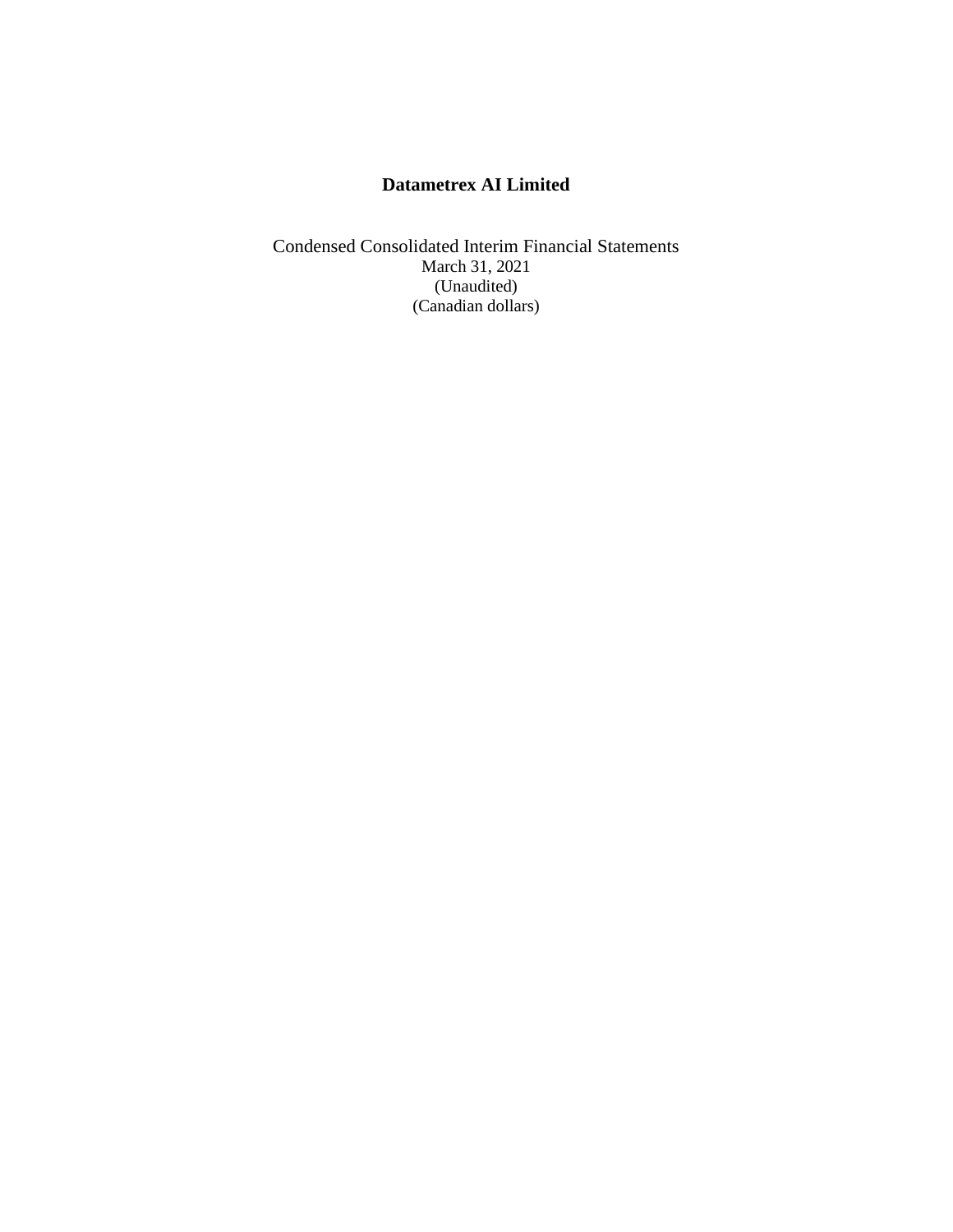#### **Notice to Reader**

The accompanying unaudited condensed consolidated interim financial statements of the Company have been prepared by and are the responsibility of the Company's management. The Company's independent auditor has not performed a review of these financial statements in accordance with standards established by the Chartered Professional Accountants of Canada for a review of interim financial statements by an entity's auditor.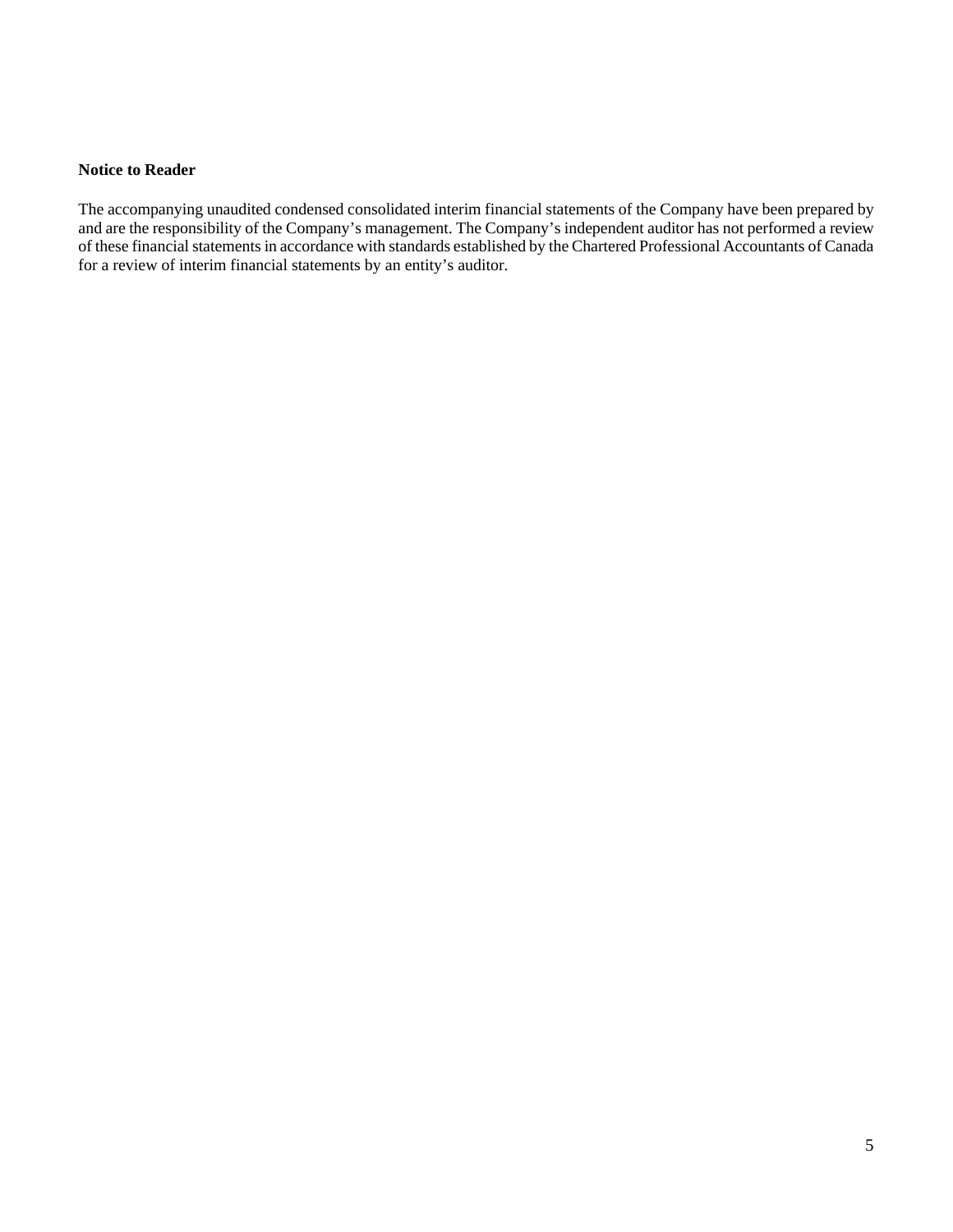Consolidated Statements of Financial Position

(Canadian dollars)

|                                                                                  | March 31,<br>2021<br>\$ | December 31,<br>2020<br>\$ |
|----------------------------------------------------------------------------------|-------------------------|----------------------------|
| <b>Assets</b>                                                                    |                         |                            |
| <b>Current assets</b>                                                            |                         |                            |
| Cash and cash equivalents                                                        | 4,619,908               | 1,971,987                  |
| Trade and other receivables                                                      | 9,375,195               | 1,666,026                  |
| Marketable securities (note 8)                                                   | 4,973,924               |                            |
| Loan receivables (note 11)                                                       | 1,215                   | 1,215                      |
| Prepaid expenses and other assets                                                | 54,079                  | 234,338                    |
| <b>Total current assets</b>                                                      | 19,024,321              | 3,873,566                  |
| <b>Right-of-use asset</b> (note 6)                                               | 41,806                  | 49,605                     |
| Property and equipment (note 3)                                                  | 87,739                  | 91,587                     |
| <b>Investment in equity investee</b> (note 8)                                    |                         | 689,926                    |
| <b>Intangible assets (note 4)</b>                                                | 2,150,545               | 2,321,297                  |
| Goodwill (notes 4 and 13)                                                        | 3,722,348               | 2,972,348                  |
| <b>Total assets</b>                                                              | 25,026,759              | 9,998,329                  |
| Liabilities and shareholders' equity                                             |                         |                            |
| <b>Current liabilities</b>                                                       |                         |                            |
| Accounts payable and accrued liabilities (notes 4, 11 and 12)                    | 3,935,736               | 3,426,567                  |
| Deferred revenue                                                                 | 30,742                  | 34,397                     |
| Lease liability (note 6)                                                         | 25,371                  | 26,291                     |
| Current portion of long-term debt (note 7)                                       | 322,168                 | 412,489                    |
| Accrual for contingent liabilities and contingent consideration (notes 4 and 12) | 2,153,923               | 2,153,923                  |
| <b>Total current liabilities</b>                                                 | 6,467,940               | 6,053,667                  |
| <b>Long-term lease liability</b> (note $6$ )                                     | 16,435                  | 19,798                     |
| Long-term debt (note 7)                                                          | 60,000                  | 60,000                     |
| <b>Deferred income taxes</b>                                                     | 618,507                 | 618,507                    |
| <b>Total liabilities</b>                                                         | 7,162,882               | 6,751,972                  |
| <b>Shareholders' equity</b>                                                      |                         |                            |
| Share capital (note 9)                                                           | 34,036,909              | 30,695,409                 |
| Contributed surplus (note 9)                                                     | 6,957,401               | 5,249,497                  |
| Accumulated other comprehensive loss                                             | (9,528)                 | (17,293)                   |
| Deficit                                                                          | (23, 120, 905)          | (32, 681, 256)             |
| Total shareholders' equity                                                       | 17,863,877              | 3,246,357                  |
| Total liabilities and shareholders' equity                                       | 25,026,759              | 9,998,329                  |

**Subsequent events** (note 14)

Signed "Paul Haber" Director Signed "Andrew Ryu" Director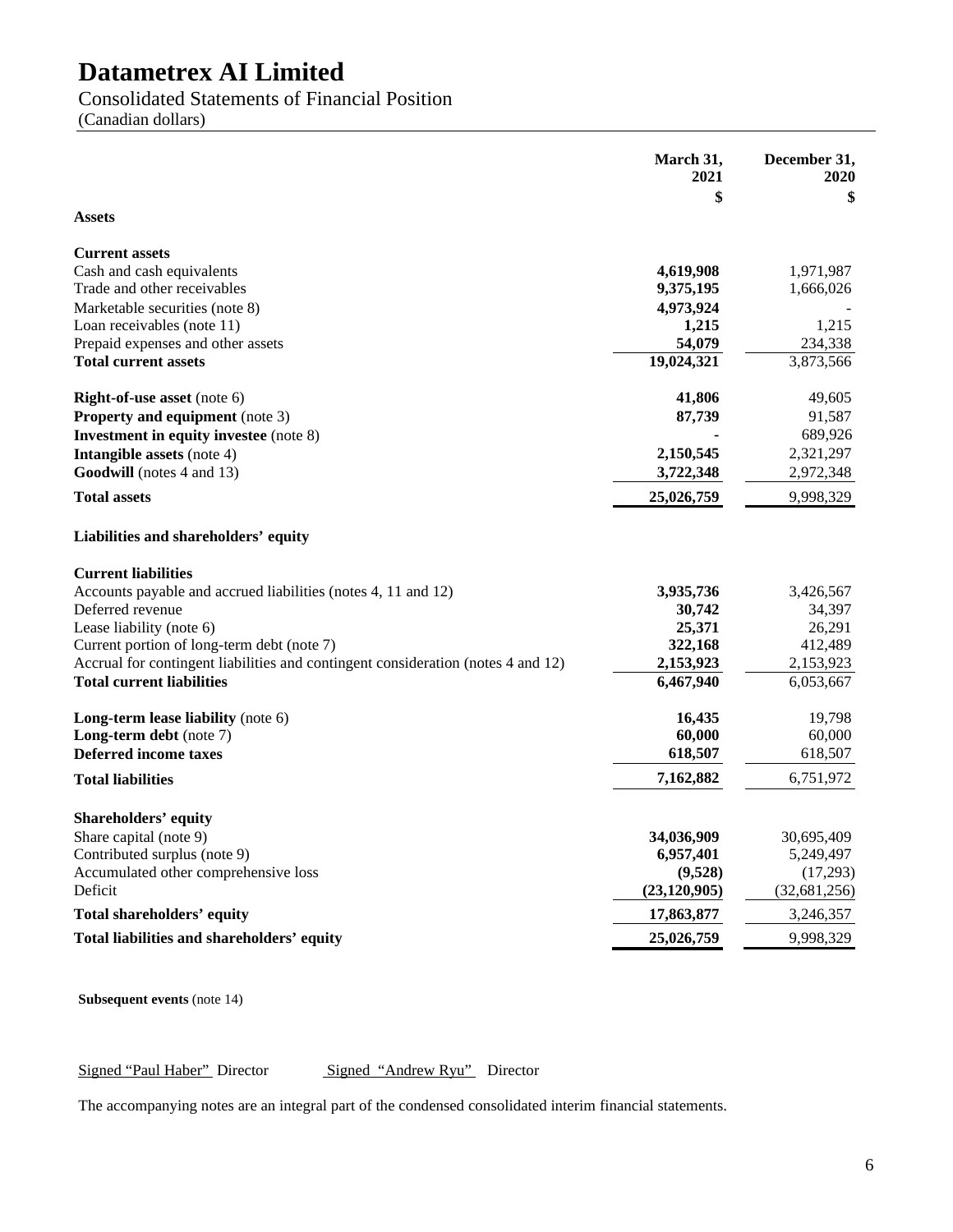### Consolidated Statements of Loss and Comprehensive Loss

(Canadian dollars, except share and per share amounts)

|                                                                   | Three months<br>ended March<br>31, 2021<br>\$ | <b>Three months</b><br>ended March<br>31, 2020<br>\$ |
|-------------------------------------------------------------------|-----------------------------------------------|------------------------------------------------------|
| Revenue                                                           |                                               |                                                      |
| AI and Technology                                                 | 388,939                                       | 809,402                                              |
| <b>Health Security</b>                                            | 18,561,296                                    |                                                      |
| Other                                                             | 95,653                                        |                                                      |
|                                                                   | 19,045,888                                    | 809,402                                              |
| <b>Direct cost</b>                                                | (8, 116, 848)                                 | (407, 235)                                           |
| <b>Gross profit</b>                                               | 10,929,040                                    | 402,167                                              |
| <b>Expenses</b>                                                   |                                               |                                                      |
| Salaries, benefits and consulting fees                            | 771,885                                       | 365,712                                              |
| Office and General                                                | 549,624                                       | 147,198                                              |
| Gain on extinguishment of accounts payable                        | (43,076)                                      |                                                      |
| Other operating expenses (recovery)                               | (8,142)                                       | 183,914                                              |
| Share based compensation (note 9)                                 | 3,268,404                                     | 271,000                                              |
| Depreciation and amortization                                     | 190,364                                       | 194,899                                              |
|                                                                   | 4,729,059                                     | 1,162,723                                            |
| Income (loss) before undernoted items                             | 6,199,981                                     | (760, 556)                                           |
| Share of gain (loss) from equity investee (note 8)                | (13, 142)                                     | 14,640                                               |
| Gain (loss) on dilution of investment in equity investee (note 8) | (52,088)                                      | 25,549                                               |
| Unrealized gain on marketable securiites (note 8)                 | 4,349,228                                     |                                                      |
| Interest and accretion                                            | (10, 936)                                     | (14,766)                                             |
| Government grant                                                  |                                               | (2,507)                                              |
| Other income                                                      | 716                                           |                                                      |
| Foreign exchange gain (loss)                                      | 9,195                                         | (328)                                                |
| Income (loss) before income taxes                                 | 10,482,954                                    | (737,968)                                            |
| Income tax benefit                                                |                                               |                                                      |
| Current                                                           | (922, 603)                                    |                                                      |
| Deferred                                                          |                                               | (16,207)                                             |
| Net income (loss)                                                 | 9,560,351                                     | (721, 761)                                           |
| Weighted average number of common shares - basic                  | 279,355,854                                   | 233,701,561                                          |
| Weighted average number of common shares - diluted                | 281,912,837                                   | 233,701,561                                          |
| Basic earnings (loss) per share                                   | 0.03                                          | (0.003)                                              |
| Diluted earnings (loss) per share                                 | 0.03                                          | (0.003)                                              |
| Other comprehensive income (loss), net                            |                                               |                                                      |
| Foreign exchange translation adjustment                           | 7,765                                         | 18,433                                               |
| Comprehensive income (loss)                                       | 9,568,116                                     | (703, 328)                                           |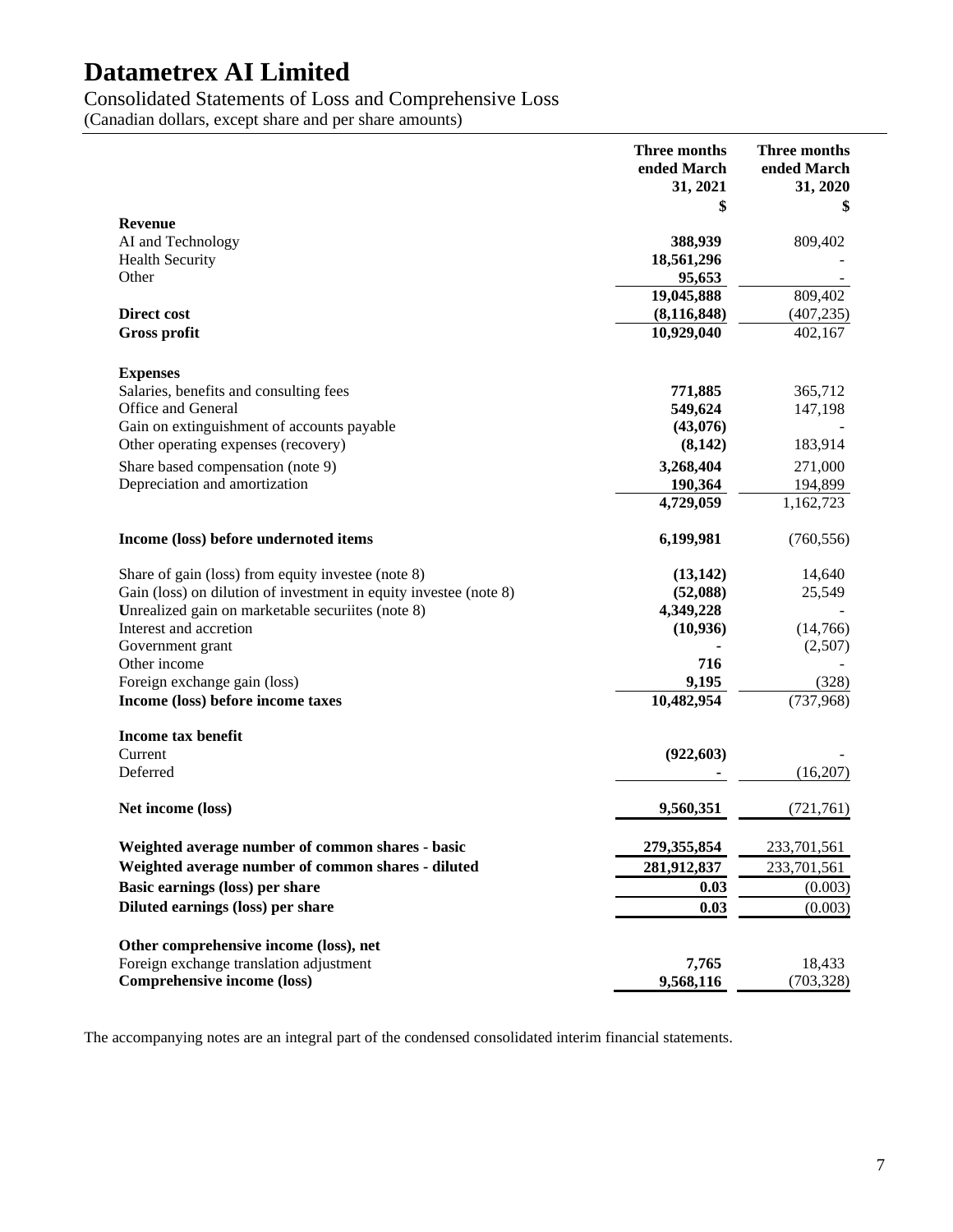Consolidated Statements of Changes in Shareholders' Equity

(Canadian dollars, except for number of shares)

|                                                    | <b>Common Shares</b> |            |                               |                |                                                      |              |
|----------------------------------------------------|----------------------|------------|-------------------------------|----------------|------------------------------------------------------|--------------|
|                                                    | <b>Number</b>        | Amount     | <b>Contributed</b><br>surplus | <b>Deficit</b> | <b>Accumulated</b><br>other<br>comprehensive<br>loss | <b>Total</b> |
|                                                    |                      | \$         | \$                            | \$             | \$                                                   | \$           |
| Balance – January 1, 2020                          | 233,701,561          | 27,688,542 | 2,907,495                     | (27,674,980)   | (14, 937)                                            | 2,906,120    |
| Net loss for the period                            |                      |            |                               | (721, 761)     |                                                      | (721, 761)   |
| Foreign exchange translation – gain                |                      |            |                               |                | 18,433                                               | 18,433       |
| Share based compensation (note 9)                  |                      |            | 271,000                       |                |                                                      | 271,000      |
| <b>Balance – March 31, 2020</b>                    | 233,701,561          | 27,688,542 | 3,178,495                     | (28, 396, 741) | 3,496                                                | 2,473,792    |
| Balance - January 1, 2021                          | 268, 207, 270        | 30,695,409 | 5,249,497                     | (32, 681, 256) | (17,293)                                             | 3,246,357    |
| Net income for the period                          |                      |            |                               | 9,560,351      | ۰.                                                   | 9,560,351    |
| Shares issued from exercise of<br>options (note 9) | 11,300,000           | 1,031,000  |                               |                |                                                      | 1,031,000    |
| Shares issued for business acquisition             | 4,411,764            | 750,000    |                               |                |                                                      | 750,000      |
| Foreign exchange translation – gain                |                      |            |                               |                | 7,765                                                | 7,765        |
| Share based compensation (note 9)                  | 8,850,000            | 1,560,500  | 1,707,904                     |                |                                                      | 3,268,404    |
| <b>Balance – March 31, 2021</b>                    | 292,769,034          | 34,036,909 | 6,957,401                     | (23, 120, 905) | (9,528)                                              | 17,863,877   |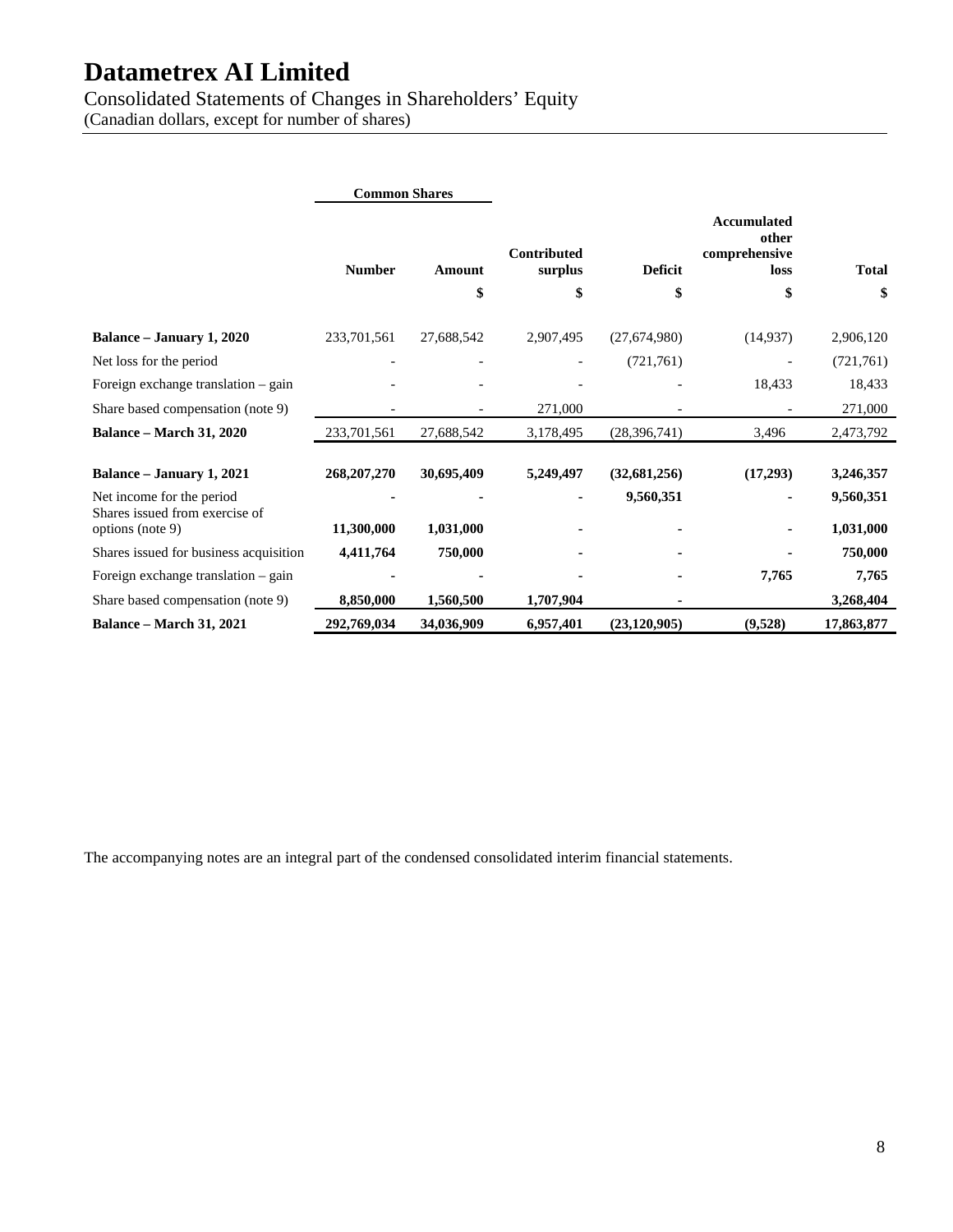Consolidated Statements of Cash Flows

(Canadian dollars)

|                                                                   | <b>Three months</b><br>ended March 31,<br>2021<br>\$ | <b>Three months</b><br>ended March 31,<br>2020<br>\$ |
|-------------------------------------------------------------------|------------------------------------------------------|------------------------------------------------------|
| Cash flows used in operating activities                           |                                                      |                                                      |
| Net income (loss)                                                 | 9,560,351                                            | (721, 761)                                           |
| Adjustments to reconcile net loss to operating cash flow          |                                                      |                                                      |
| Depreciation of property and equipment (note 3)                   | 11,815                                               | 14,856                                               |
| Amortization of intangible assets (note 4)                        | 170,752                                              | 170,751                                              |
| Amortization of debt discount                                     |                                                      | 3,060                                                |
| Amortization of right-of use asset (note 6)                       | 7,799                                                | 7,372                                                |
| Accretion on lease liability (note 6)                             | 131                                                  | 698                                                  |
| (Gain) Loss on dilution of investment in equity investee (note 8) | 52,088                                               | (25, 549)                                            |
| Gain on extinguishment of accounts payable                        | (43,076)                                             |                                                      |
| Loss on disposal of property and equipment (note 3)               |                                                      | 2,507                                                |
| Share of loss from equity investee (note 8)                       | 13,142                                               | (14, 640)                                            |
| Share based compensation - options (note 9)                       | 3,268,404                                            | 271,000                                              |
| Unrealized gain on marketable securities (note 8)                 | (4,349,228)                                          |                                                      |
| Deferred income taxes                                             |                                                      | (16,207)                                             |
| Net change in operating assets and liabilities (note 5)           | (6,980,320)                                          | 163,590                                              |
|                                                                   | 1,711,858                                            | (144, 324)                                           |
| Cash flows used in investing activities                           |                                                      |                                                      |
| Purchase of property and equipment (note 3)                       | (8, 477)                                             |                                                      |
| Proceeds from disposal of property and equipment                  |                                                      | 1,475                                                |
| Issuance of loan receivables (note 11)                            |                                                      | (7,003)                                              |
|                                                                   | (8, 477)                                             | (5,528)                                              |
| <b>Cash flows from financing activities</b>                       |                                                      |                                                      |
| Proceeds from (repayment of) loan payable (note 7)                | (87, 571)                                            | 58,200                                               |
| Principal payments of lease liability (note 6)                    | (4, 414)                                             | (10, 175)                                            |
| Proceeds from exercise of share options                           | 1,031,000                                            |                                                      |
|                                                                   | 939,015                                              | 48,025                                               |
| Effect of exchange rate changes on cash and cash equivalents      | 5,525                                                | 9,100                                                |
| Increase (decrease) in cash and cash equivalents                  | 2,647,921                                            | (92, 727)                                            |
| Cash and cash equivalents, beginning of period                    | 1,971,987                                            | 119,675                                              |
| Cash and cash equivalents, end of period                          | 4,619,908                                            | 26,948                                               |
|                                                                   |                                                      |                                                      |
| <b>Supplementary information</b><br>Interest paid, net            |                                                      |                                                      |
|                                                                   | 1,506                                                | 698                                                  |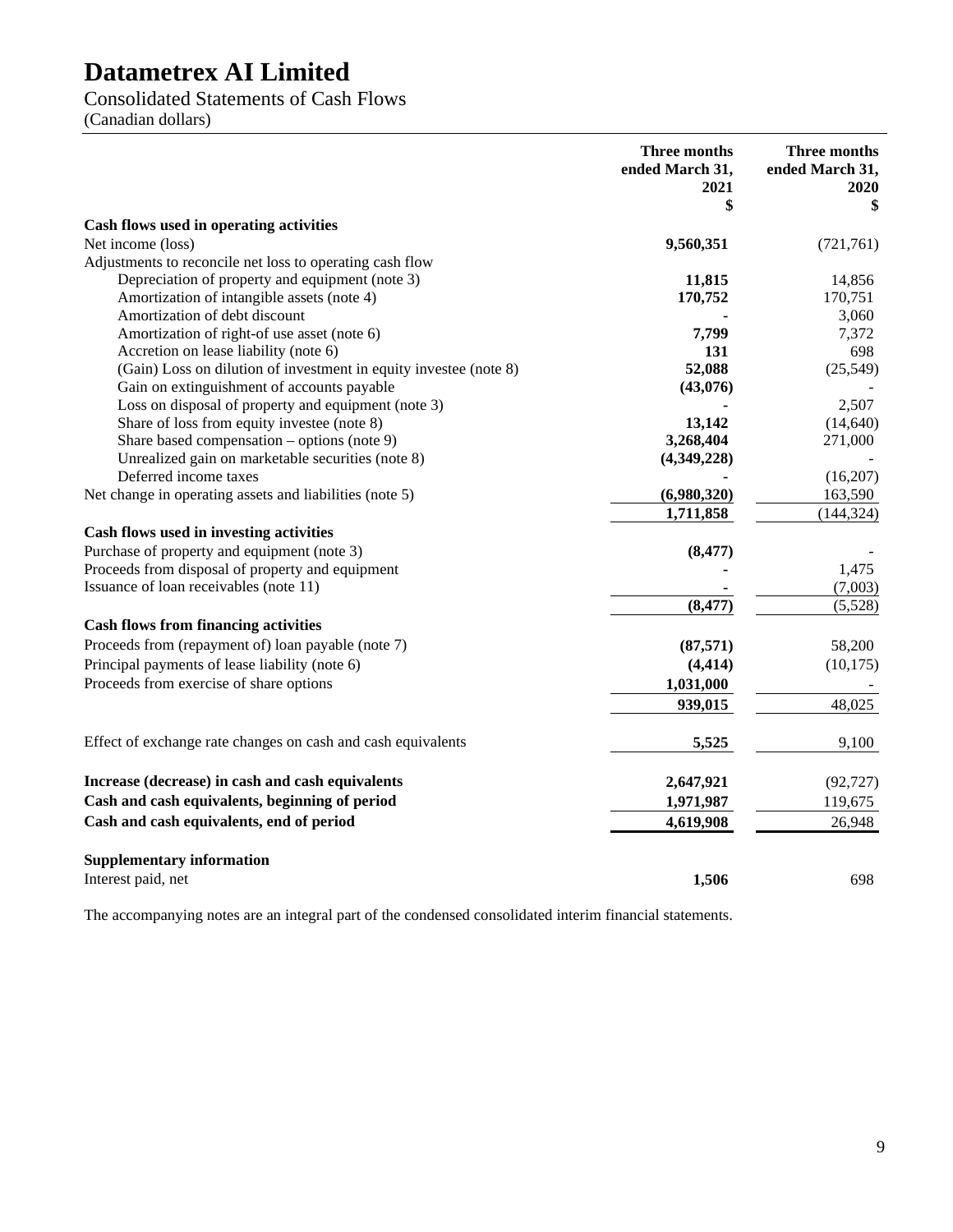Notes to Condensed Consolidated Interim Financial Statements (Canadian dollars)

### **1 Description of business and organization**

Datametrex AI Limited (the "Company") is a technology company focused on collecting, analyzing and presenting structured and unstructured data using machine learning and artificial intelligence. During the year ended December 31, 2020, the Company started selling COVID-19 Test kits.

The Company is a publicly traded corporation, incorporated in the province of Ontario and its head office is located at 4711 Yonge Street, Suite 1000, Toronto, Ontario, M2N 6K8, Canada. The Company's common shares are listed on the TSX Venture Exchange ("TSXV") under the trading symbol "DM" and on the Frankfurt Stock Exchange under the trading symbol "D4G".

Beginning in March 2020, the Governments of Canada and the United States, as well as other foreign governments instituted emergency measures as a result of the COVID-19 virus outbreak. The virus has had a major impact on North America and international securities, currency markets and consumer activity which may impact the Company's financial position, its results of future operations and its future cash flows significantly. As a result, the Company entered into agreements securing the rights to import COVID-19 test kits from manufacturers in South Korea. The Company provides COVID-19 test kits on the Canadian and international market. COVID-19 has had a significant impact on the Company's financial position, its results of operations and its cash flows for the year ended December 31, 2020 and for the three months ended March 31, 2021. However, the Company is unable to predict how COVID-19 will affect the Company's ability to generate positive financial results and cash flows and its ability to raise capital in the future.

#### **Basis of presentation and statement of compliance**

These condensed consolidated interim financial statements have been prepared in accordance with International Accounting Standards ("IAS") 34 – Interim Financial Reporting of International Financial Reporting Standards ("IFRS"), as issued by the International Accounting Standards Board ("IASB"). Accordingly, certain information and footnote disclosure normally included in annual financial statements have been omitted or condensed.

The preparation of financial statements in accordance with IAS 34 requires the use of certain critical accounting estimates. It also requires management to exercise judgment in applying the Company's accounting policies. The areas involving a higher degree of judgment or complexity, or areas where assumptions and estimates are significant to the financial statements have been set out in note 2 to the Company's consolidated financial statements for the year ended December 31, 2020. These interim financial statements should be read in conjunction with the Company's consolidated financial statements for the year ended December 31, 2020. The accounting policies have been applied consistently in these interim financial statements, unless otherwise indicated.

These condensed consolidated interim financial statements were approved and authorized for issuance by the Company's Board of Directors on May 31, 2021. The consolidated financial statements are presented in Canadian dollars which is also the Company's functional currency.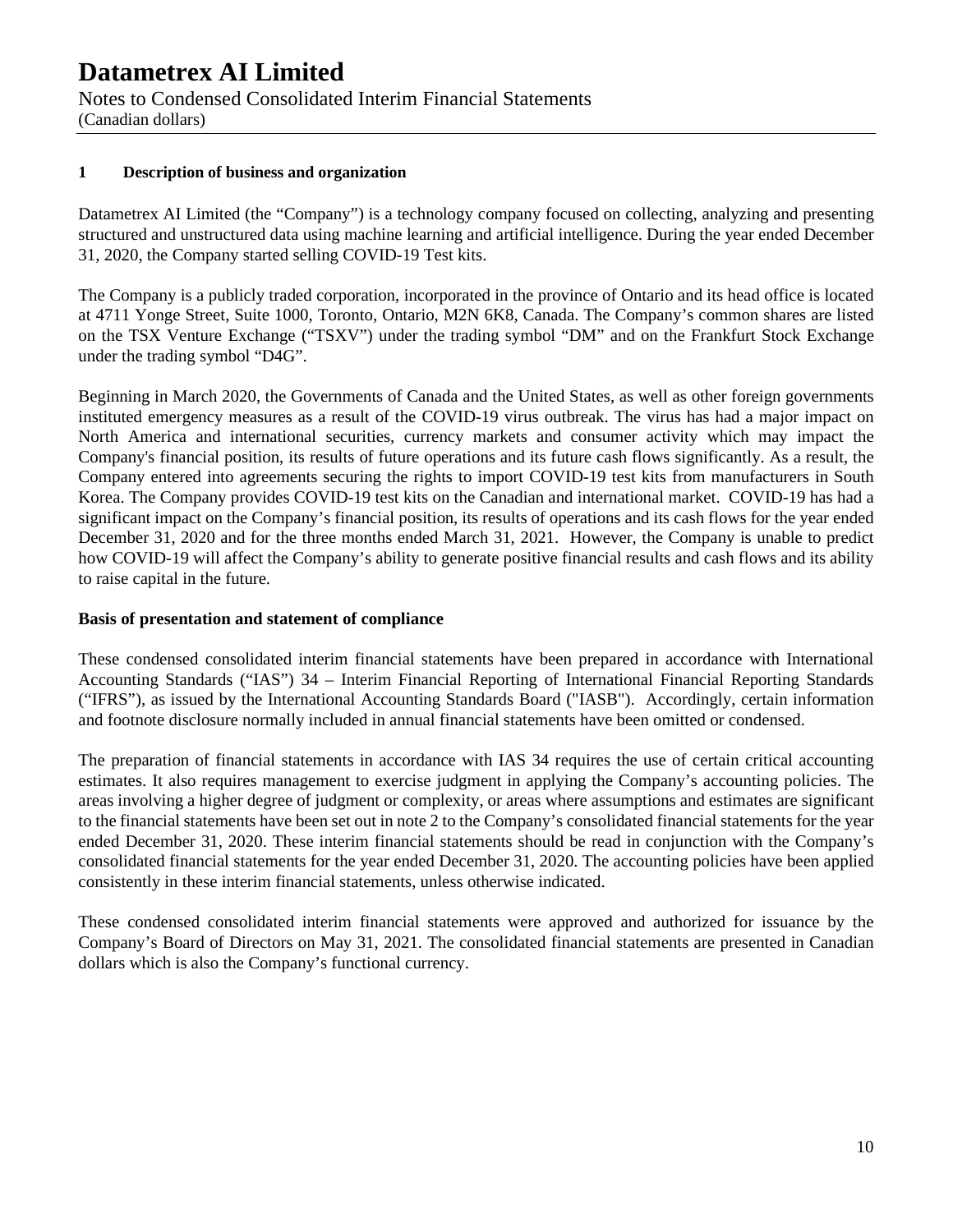Notes to Condensed Consolidated Interim Financial Statements

(Canadian dollars)

### **Basis of consolidation**

The condensed consolidated interim financial statements include the accounts of all entities controlled by the Company, which are referred to as subsidiaries, and references to the Company include references to such subsidiaries. The financial statements of the subsidiaries are included in these consolidated financial statements from the date on which control commences until the date on which control ceases. The Company's wholly owned operating subsidiaries include Datametrex Limited and 9172-8766 Quebec Inc. ("Nexalogy"), Datametrex Korea Limited ("Datametrex Korea"), which was incorporated in 2018 with the Korean Won as its functional currency, and Concierge Medical Consultant Inc., which was acquired in February 2021.

Intercompany balances and transactions are eliminated upon consolidation and preparation of these consolidated financial statements.

Unrealized gains arising from transactions with equity-accounted investees are eliminated against the investment to the extent of the Company's interest in the investee. Unrealized losses arising from transaction with equity-accounted investees are eliminated against the investment to the extent of the Company's interest in the investee, but only to the extent that there is no evidence of impairment.

### **2 Segment information.**

For the three months ended March 31, 2021, the Company has two operating and reportable segments being the AI and Technology, and COVID-19 Test kits.

|                                                               | COVID-19<br><b>Test kits</b> | AI and<br><b>Technology</b> | <b>Consolidated</b><br>totals |
|---------------------------------------------------------------|------------------------------|-----------------------------|-------------------------------|
| For the three months ended March 31, 2021                     | \$                           | \$                          | \$                            |
| <b>Revenue</b>                                                | 18,656,949                   | 388,939                     | 19,045,888                    |
| <b>Gross profit</b>                                           | 10,719,471                   | 209,569                     | 10,929,040                    |
| <b>Segment loss before Income tax</b>                         | 10,748,358                   | (265, 404)                  | 10,482,954                    |
| <b>Segment</b> loss                                           | 9,825,755                    | (265, 404)                  | 9,560,351                     |
| Depreciation and amortization                                 | 8,722                        | 181,642                     | 190,364                       |
| Interest and accretion                                        | 131                          | 10,805                      | 10,936                        |
| Income tax                                                    | 922,603                      |                             | 922,603                       |
| Loss on dilution of dilution investment in<br>equity investee |                              |                             | 52,088                        |
| Share of loss from equity accounted investee                  |                              |                             | 13,142                        |
| Share based compensation                                      |                              |                             | 3,268,404                     |
| Unrealized gain on marketable securities                      |                              |                             | (4,349,228)                   |
| <b>Segment assets</b>                                         | 18,360,185                   | 6,666,574                   | 25,026,759                    |
| <b>Segment liabilities</b>                                    | 5,492,304                    | 1,670,578                   | 7,162,882                     |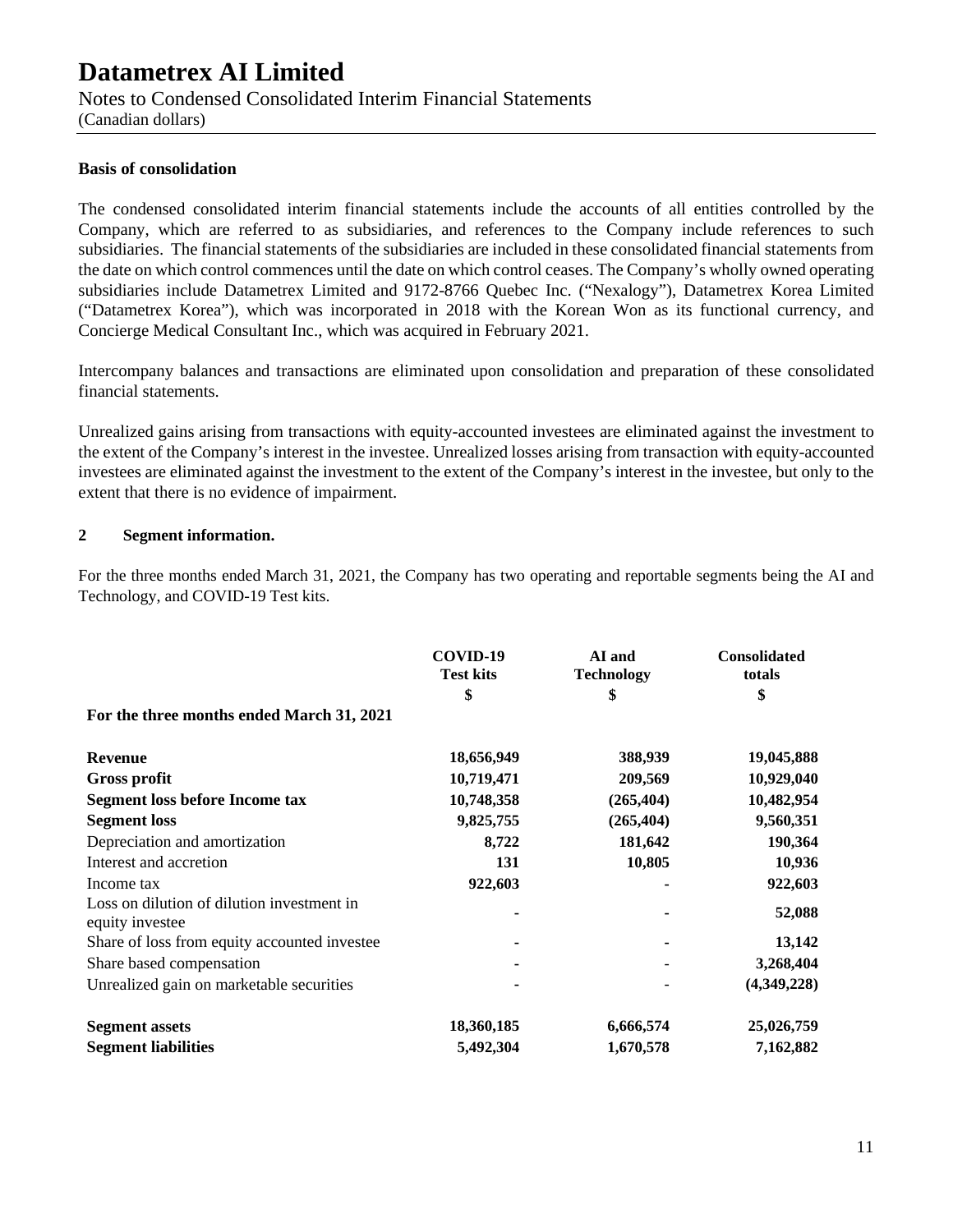Notes to Condensed Consolidated Interim Financial Statements (Canadian dollars)

For the three months ended March 31, 2020, the Company had one operating and reportable segment, being the AI and Technology sector.

Geographical information is summarized as follows:

|                                           | Canada     | Korea<br>\$ | <b>Total</b><br>\$ |
|-------------------------------------------|------------|-------------|--------------------|
| For the three months ended March 31, 2021 |            |             |                    |
| <b>Revenue from external customers</b>    | 18,694,142 | 351,746     | 19,045,888         |
| <b>Non-current assets</b>                 | 5,992,502  | 9,936       | 6,002,438          |
|                                           | Canada     | Korea       | <b>Total</b><br>\$ |
| For the three months ended March 31, 2020 |            |             |                    |
| <b>Revenue from external customers</b>    | 326,241    | 483.161     | 809,402            |
| <b>Non-current assets</b>                 | 6,468,251  |             | 6,468,251          |

### **3 Property and equipment**

|                                  | Computer<br>equipment | <b>Office</b><br>equipment<br>and furniture | <b>Total</b><br>\$ |
|----------------------------------|-----------------------|---------------------------------------------|--------------------|
| Cost                             |                       |                                             |                    |
| Balance at December 31, 2019     | 966,124               | 35,966                                      | 930,158            |
| <b>Additions</b>                 |                       | 16,402                                      | 16,402             |
| Disposal                         |                       | (18,766)                                    | (18, 766)          |
| Balance at December 31, 2020     | 966,124               | 33,602                                      | 999,726            |
| <b>Additions</b>                 | 8,477                 |                                             | 8,477              |
| <b>Balance at March 31, 2021</b> | 974,601               | 33,602                                      | 1,008,203          |
| <b>Accumulated depreciation</b>  |                       |                                             |                    |
| Balance at December 31, 2019     | 853,255               | 22,599                                      | 875,854            |
| Depreciation                     | 40,024                | 6,964                                       | 46,988             |
| Disposal                         |                       | (14, 784)                                   | (14, 784)          |
| Effect of foreign exchange       |                       | 81                                          | 81                 |
| Balance at December 31, 2020     | 893,279               | 14,860                                      | 908,139            |
| Depreciation                     | 10,218                | 1,597                                       | 11,815             |
| Effect of foreign exchange       |                       | 510                                         |                    |
| <b>Balance at March 31, 2021</b> | 903,497               | 16,967                                      | 920,464            |
| <b>Carrying amounts</b>          |                       |                                             |                    |
| Balance at December 31, 2020     | 72,845                | 18,742                                      | 91,587             |
| <b>Balance at March 31, 2021</b> | 71,104                | 16,635                                      | 87,739             |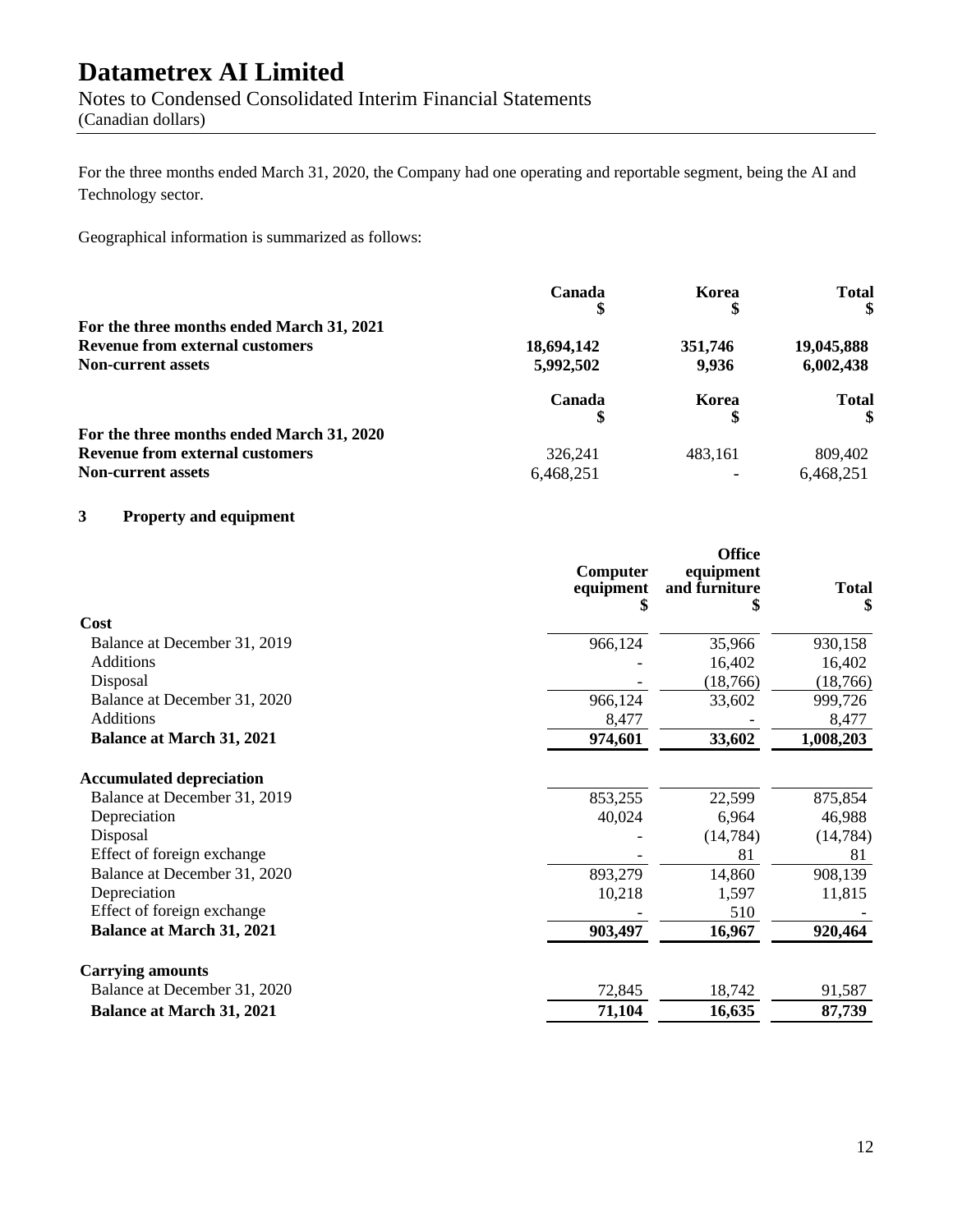Notes to Condensed Consolidated Interim Financial Statements (Canadian dollars)

### **4 Goodwill and other intangible assets**

|                                  | <b>Trademark</b><br>\$ | <b>Other</b><br>intangibles<br>\$ | <b>Patents and</b><br>developed<br>technologies<br>ъ | <b>Customer</b><br>relationships | <b>Total</b><br>intangibles<br>S |
|----------------------------------|------------------------|-----------------------------------|------------------------------------------------------|----------------------------------|----------------------------------|
| Cost                             |                        |                                   |                                                      |                                  |                                  |
| Balance at December 31, 2019     | 400,000                | 14,530,337                        | 2,501,010                                            | 1,262,000                        | 18,693,347                       |
| Balance at December 31, 2020     | 400,000                | 14,530,337                        | 2,501,010                                            | 1,262,000                        | 18,693,347                       |
| <b>Balance at March 31, 2021</b> | 400,000                | 14,530,337                        | 2,501,010                                            | 1,262,000                        | 18,693,347                       |
| <b>Accumulated amortization</b>  |                        |                                   |                                                      |                                  |                                  |
| Balance at December 31, 2019     |                        | 14,366,818                        | 1,055,831                                            | 266,395                          | 15,689,044                       |
| Amortization                     |                        | 56,604                            | 500,202                                              | 126,200                          | 683,006                          |
| Balance at December 31, 2020     |                        | 14,423,422                        | 1,556,033                                            | 392,595                          | 16,372,050                       |
| Amortizatoin                     |                        | 14,151                            | 125,051                                              | 31,550                           | 170,752                          |
| <b>Balance at March 31, 2021</b> |                        | 14,437,573                        | 1,681,084                                            | 424,145                          | 16,542,802                       |
| <b>Carrying amounts</b>          |                        |                                   |                                                      |                                  |                                  |
| Balance at December 31, 2020     | 400,000                | 106,915                           | 944,977                                              | 869,405                          | 2,321,297                        |
| <b>Balance at March 31, 2021</b> | 400,000                | 92,764                            | 819,926                                              | 837,855                          | 2,150,545                        |

#### **Ronin**

In January 2019, the Company issued a statement of claim in the Ontario Superior Court of Justice against various vendors in connection to the Ronin Blockchain Corp. Transaction ("Ronin Vendors"). Some of the defendants have counterclaimed for shares of the Company allegedly owing under the share purchase agreement as well as damages. The action and counterclaim have not proceeded beyond the close of pleadings. On March 12, 2019, the Company entered into a final settlement with one of the Ronin Vendors, and issued 2,000,000 common shares in satisfaction of an aggregate of \$100,000 of indebtedness at a deemed price of \$0.05 per common share. The fair value of the shares issued is in amount of \$80,000 as determined by using the market price of the date of issuance and has been recorded in "share capital" (note 10). The Company originally recorded an obligation for this indebtedness of \$625,000, and hence has recognized a "Gain on litigation settlement" of \$545,000 during the year ended December 31, 2019. As at March 31, 2021 and December 31, 2020 , the balance of \$1,875,000 was included in "Accrual for contingent liabilities and contingent consideration."

#### **Nexalogy**

As at March 31, 2021, patents, developed technologies, and non competition agreements included in other intangibles had remaining useful lives of 1.64 years (December 31, 2020 - 1.89 years), and customer relationships had remaining useful lives of 6.64 years (December 31, 2020 - 6.89 years). Trademarks and other intangibles include indefinite life trademarks in the amount of \$400,000 (December 31, 2020 - \$400,000) relating to the Nexalogy brand which the Company intends to continue marketing and strengthening for the foreseeable future.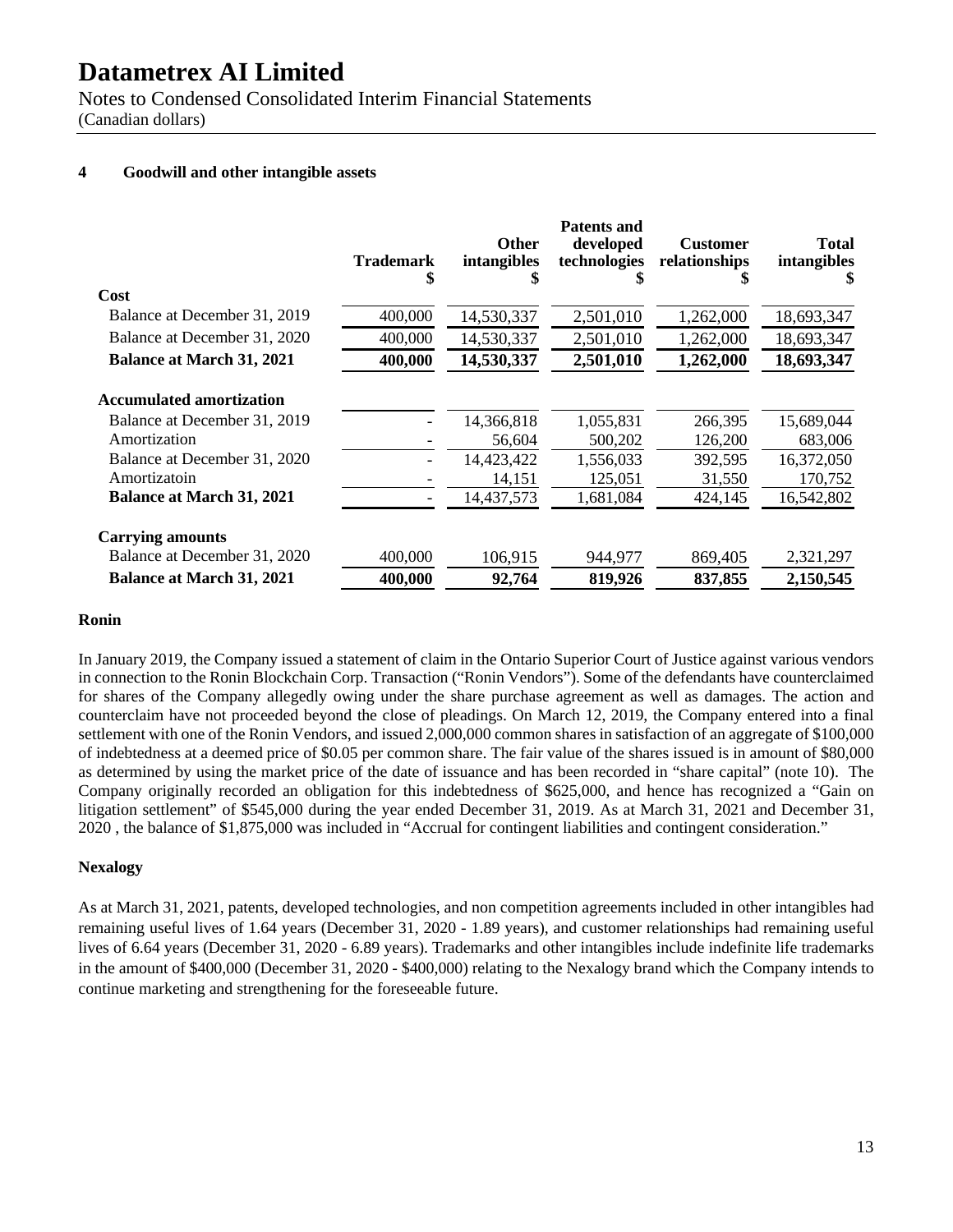Notes to Condensed Consolidated Interim Financial Statements

(Canadian dollars)

### **5 Net change in operating assets and liabilities**

|                                                          | Three months<br>ended March<br>31, 2021 | Three months<br>ended March<br>31, 2020 |
|----------------------------------------------------------|-----------------------------------------|-----------------------------------------|
| Cash flows provided by (used in)                         |                                         |                                         |
| Trade and other receivables                              | (7,709,169)                             | (164, 636)                              |
| Prepaid expenses and other assets                        | 180,259                                 | 18,979                                  |
| Accounts payable and accrued liabilities and accrual for |                                         |                                         |
| contingent liabilities and contingent consideration      | 552,245                                 | 235,745                                 |
| Deferred revenue                                         | (3,655)                                 | 73,502                                  |
|                                                          | (6,980,320)                             | 163,590                                 |
|                                                          |                                         |                                         |

#### **6 Right-of-use asset and Lease liability**

The Company's lease is related to the lease of building space. During the year ended December 31, 2020, the Company terminated a lease contract reached in 2019 and accordingly derecognized the related right-of-use asset and lease liability. During the year ended December 31, 2020, the Company recognized the right-of-use assets according to a new lease contract. The new lease contract contained a non-refundable deposit in the amount of \$4,406, and \$2,203 was applied for the rent of the first month during the lease term.

#### **Right-of-use asset**

|                                            | \$        |
|--------------------------------------------|-----------|
| Balance at the balance initial recognition | 61,416    |
| Amortization charge for the period         | (11, 811) |
| <b>Balance at December 31, 2020</b>        | 49,605    |
| Amortization charge for the period         | (7,799)   |
| <b>Balance at March 31, 2021</b>           | 41,806    |
| <b>Lease liability</b>                     |           |
|                                            | \$        |
| Balance at the balance initial recognition | 57,009    |
| Accretion on lease liability               | 101       |
| Lease payments                             | (11, 021) |
| <b>Balance at December 31, 2020</b>        | 46,089    |
| Accretion on lease liability               | 131       |
| Lease payments                             | (4, 414)  |
| <b>Balance at March 31, 2021</b>           | 41,806    |
| <b>Classified as short-term</b>            | 25,371    |
| <b>Classified as long-term</b>             | 16,435    |

When measuring lease liability, the Company discounted lease payments using its incremental borrowing rate.

During the year ended December 31, 2020, expense relating to short term lease that was not included into IFRS 16 lease accounting is \$21,315 (2020 - \$15,232).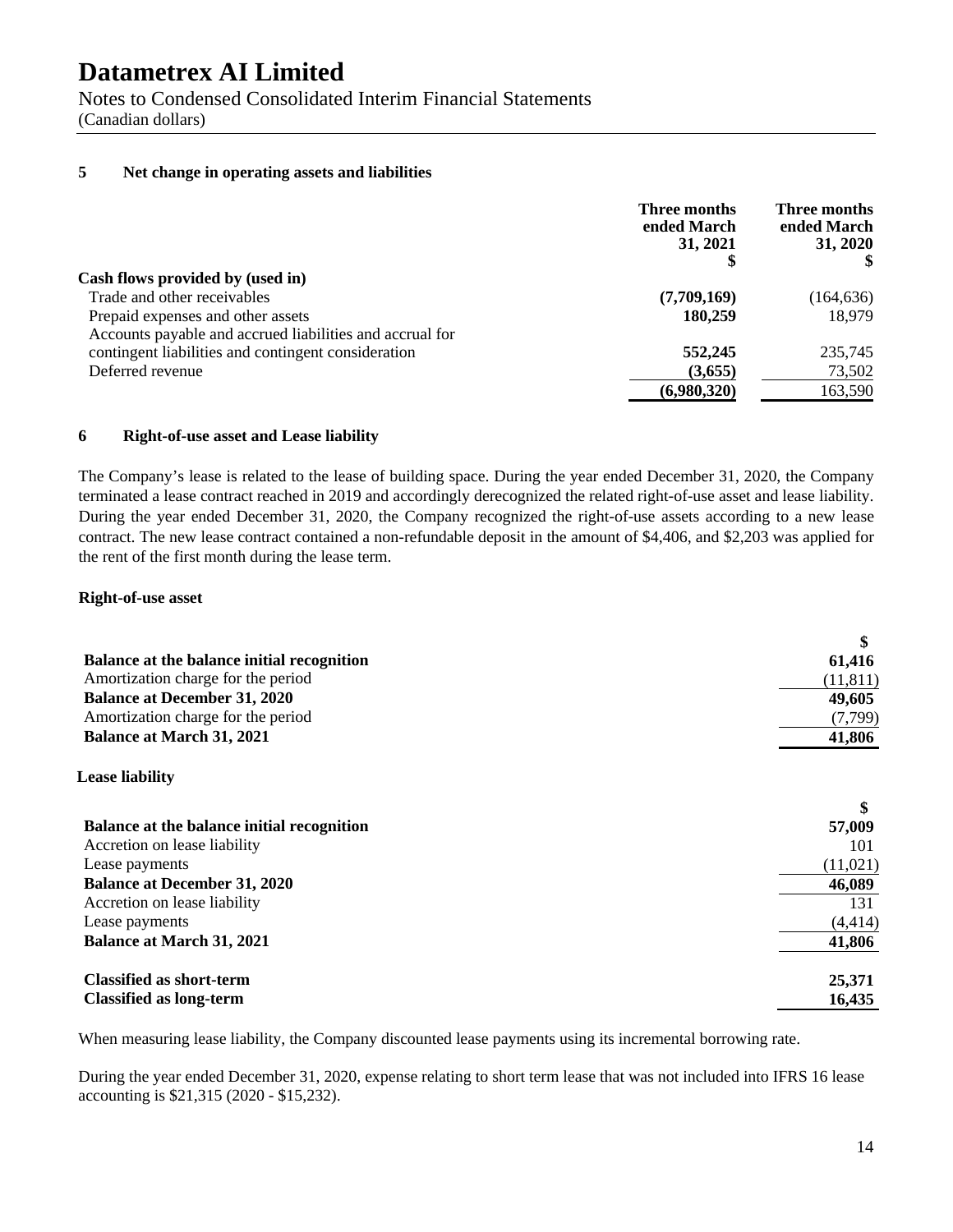Notes to Condensed Consolidated Interim Financial Statements (Canadian dollars)

### **7 Debt**

|                                                                                                                                                                                                                                                                                                                                                                                                                                                                                                                                                                                                                                                                                        | March 31,<br>2021<br>\$         | December 31,<br>2020            |
|----------------------------------------------------------------------------------------------------------------------------------------------------------------------------------------------------------------------------------------------------------------------------------------------------------------------------------------------------------------------------------------------------------------------------------------------------------------------------------------------------------------------------------------------------------------------------------------------------------------------------------------------------------------------------------------|---------------------------------|---------------------------------|
| Unsecured loan payable issued February 2020 by Industrial Bank of Korea to<br>Datametrex Korea, variable interest rate of 3 months KORIBOR plus 4.531%<br>per annum, payment due after one year.                                                                                                                                                                                                                                                                                                                                                                                                                                                                                       | 55,750                          | 58,500                          |
| Unsecured Canada Emergency Business Account funded by the Government of<br>Canada. During the year, the company obtained a \$80,000 loan under the<br>Canada Emergency Business Account Program. If the company repays \$60,000<br>by December 31, 2022, the \$20,000 balance will be forgiven. Otherwise, an<br>interest rate of 5% will apply to the balance, which will be repayable in 36<br>monthly blended instalments [December 31, 2025]. Since there is reasonable<br>assurance that the company will repay \$60,000 by December 31, 2022, the<br>company recognized \$20,000 in net income when the loan was granted, which<br>is presented in Other income.                 | 60,000                          | 60,000                          |
| Unsecured loan payable, accruing 11% per annum, repayable in monthly<br>instalments of \$4,000 and due on demand. The Company assumed this debt on<br>November 20, 2017 as part of the Nexalogy Acquisition.                                                                                                                                                                                                                                                                                                                                                                                                                                                                           | 194,669                         | 194,669                         |
| Canada Economic Development loan issued March 2013, non-interest bearing<br>unsecured loan with proceeds of \$199,750. In accordance with IFRS, the<br>proceeds from this financial instrument with a non-market rate of interest was<br>discounted using a rate of 13%, the prevailing market rate of interest for a<br>similar instrument with a similar credit rating. The loan was amended in<br>October of 2016 and based on the amended terms, the loan is repayable in equal<br>monthly instalments in the amount of \$4,161 commencing on June 1, 2017 and<br>maturing in May 2021. The Company assumed this debt on November 20, 2017<br>as part of the Nexalogy Acquisition. |                                 | 87,571                          |
| Unsecured loan payable, accruing 11% per annum, repayable in monthly<br>instalments of \$2,000 and due on demand. The Company assumed this debt on<br>November 20, 2017 as part of the Nexalogy Acquisition.                                                                                                                                                                                                                                                                                                                                                                                                                                                                           | 66,749                          | 66,749                          |
| Unsecured demand loan, non-interest bearing and has no specific terms of<br>repayment. The Company assumed this debt on November 20, 2017 as part of<br>the Nexalogy Acquisition.                                                                                                                                                                                                                                                                                                                                                                                                                                                                                                      | 5,000                           | 5,000                           |
| Less: Current portion of long-term debt                                                                                                                                                                                                                                                                                                                                                                                                                                                                                                                                                                                                                                                | 382,168<br>(322, 168)<br>60,000 | 472,489<br>(412, 489)<br>60,000 |

During the year ended December 31, 2020, the Company received requests from lenders demanding full payment of the loans with outstanding principal balance of \$194,669, \$66,749 and \$57,380 which came with acquisition of Nexalogy and the Company fully repaid these loans subsequent to March 31, 2021.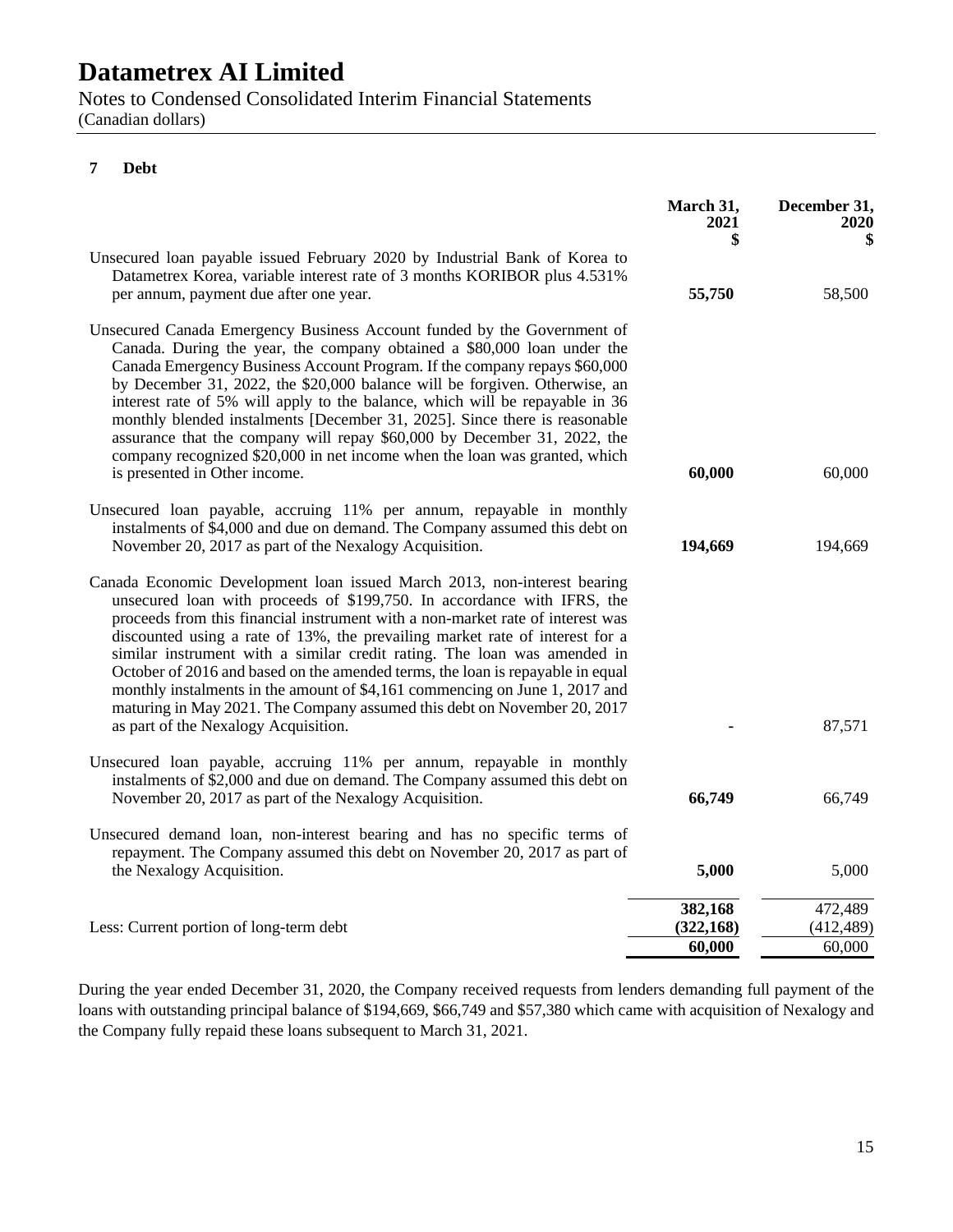Notes to Condensed Consolidated Interim Financial Statements

(Canadian dollars)

### **8 Marketable Securities**

During the three months ended March 31, 2021, the Company recognized a loss on the dilution of its investment in Graph Blockchain Inc. ("Graph") in the amount of \$52,088 (2020 – gain of \$25,549), which was the result of Graph issuing additional shares during the period.

The Company's share of loss from Graph is \$13,142 for the three months ended March 31, 2021 (2020 – gain of \$14,640).

On February 18, 2021, the Company's ownership interest in Graph was reduced to 17.90% and further reduced until March 31, 2021 as a result of Graph issuing additional common shares during the period. As a result, the Company no longer accounts for its investment in Graph using the equity method and has reclassified its investment in Graph as financial asset using fair value through profit or loss.

The unrealized gain of \$12,639,102, calculated as the difference between the fair value of its investment in Graph of \$13,263,797 and the carrying value of \$624,696 on the date the Company discontinued the use of the equity method, was recognized in profit or loss for the period. At March 31, 2021, the fair value of the Company's investment in Graph was \$4,973,924 resulting in an unrealized loss of \$8,289,873.

|                                                                   | <b>Amount</b><br>SS. |
|-------------------------------------------------------------------|----------------------|
| <b>Balance, December 31, 2020</b>                                 |                      |
| Reclassified from investment in equity investee at carrying value | 624.696              |
| Unrealized gain on the reclassification date                      | 12,639,102           |
| Balance, February 18, 2021 (reclassification date)                | 13,263,797           |
| Unrealized loss for the period                                    | (8,289,873)          |
| <b>Balance, March 31, 2021</b>                                    | 4,973,924            |
|                                                                   |                      |

#### **9 Share capital and Contributed surplus**

#### a) **Common shares**

The Company is authorized to issue an unlimited number of common shares with no par value.

Issuances of common shares are recorded in "Share capital" in the consolidated statements of financial position.

The following summarizes transactions involving the common shares of the Company:

|                                                  | <b>Number</b> | Amount     |
|--------------------------------------------------|---------------|------------|
| Shares issued and outstanding at January 1, 2021 | 268, 207, 270 | 30,695,409 |
| Shares issued from exercise of options           | 11,300,000    | 1,031,000  |
| Shares issued for business acquisition           | 4.411.764     | 750,000    |
| Shares issued for compensation                   | 8,850,000     | 1,560,500  |
| Shares issued and outstanding at March 31, 2021  | 292,769,034   | 34,036,909 |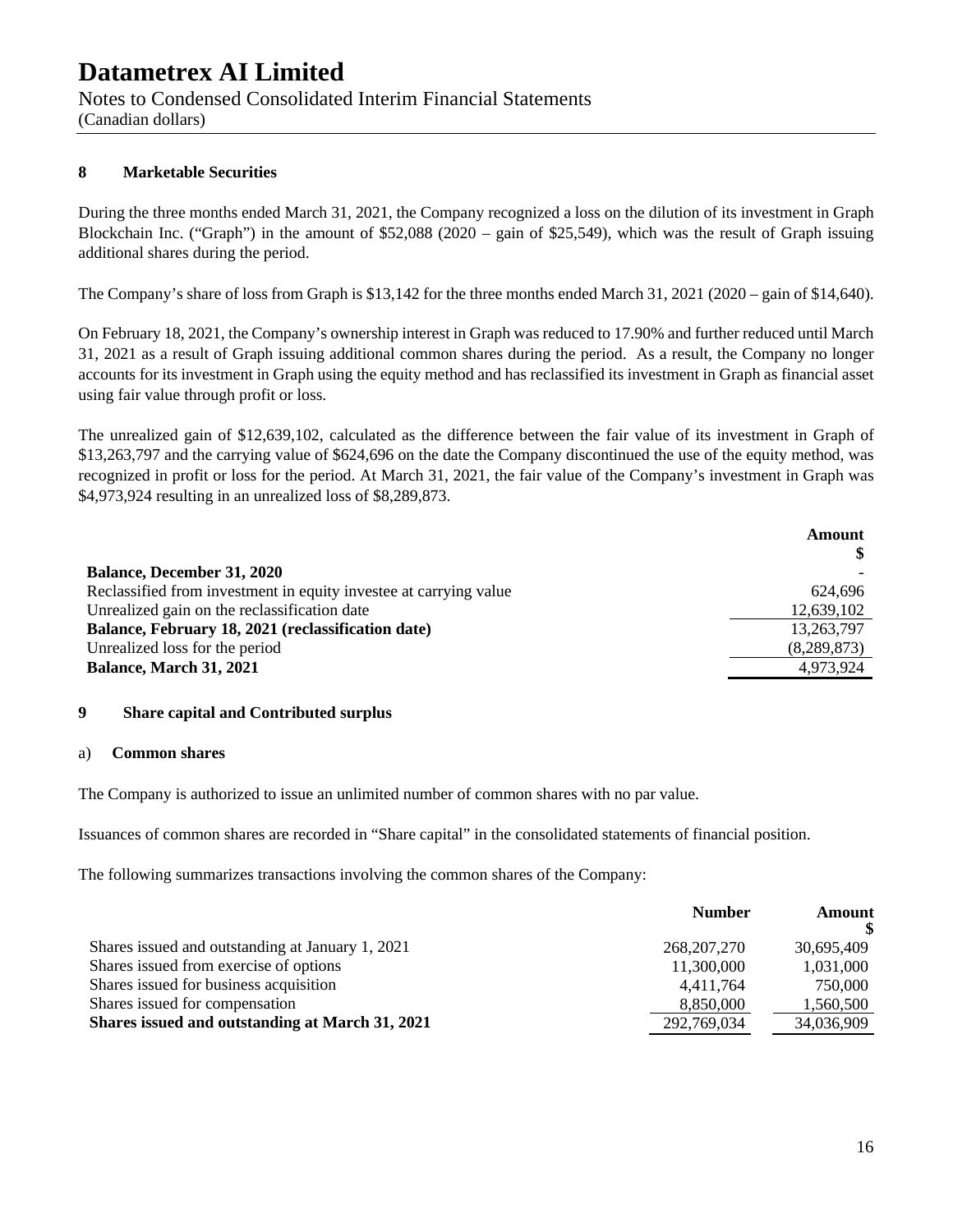Notes to Condensed Consolidated Interim Financial Statements

(Canadian dollars)

#### b) **Share options**

The Company recorded share-based compensation of \$1,707,904 during the three months ended March 31, 2021 (2020 **-** \$271,000).

Share options granted by the Company are recorded in "Contributed surplus" in the consolidated statement of financial position as they vest. The following summarizes transactions involving share options issued by the Company:

|                                              | <b>Number</b>  | Weighted<br>average<br>remaining life<br>(years) | Weighted<br>average<br>exercise price |
|----------------------------------------------|----------------|--------------------------------------------------|---------------------------------------|
| Options outstanding at January 1, 2021       | 22,850,000     | 1.77                                             | 0.13                                  |
| Options granted                              | 8,900,000      | 1.89                                             | 0.18                                  |
| Options exercised                            | (20, 150, 000) | 1.72                                             | 0.13                                  |
| <b>Options outstanding at March 31, 2021</b> | 11,600,000     | 1.45                                             | 0.17                                  |

On May 10, 2020, the Company granted an aggregate of 16,500,000 incentive share options under the Company's share option plan to certain directors, officers, employees, and consultants of the Company. The options are exercisable at \$0.17 per share for a term of two years, in accordance with the Company's share option plan. All options will be subject to a vesting schedule, with 25% immediately vesting and 25% vesting on the three-, six- and nine-month anniversaries of the grant date. The value of these options vested during the period in amount of \$65,801 was calculated using the Black-Scholes pricing model.

On June 25, 2020, the Company granted an aggregate of 1,000,000 incentive share options under the Company's share option plan to a director of the Company. The options are exercisable at \$0.10 per share for a term of two years, in accordance with the Company's share option plan. All options will be subject to a vesting schedule, with 25% immediately vesting and 25% vesting on the three-, six- and nine-month anniversaries of the grant date. The value of these options vested during the period in amount of \$4,998 was calculated using the Black-Scholes pricing model.

On July 26, 2020, the Company granted 1,000,000 incentive share options under the Company's share option plan to certain director of the Company. These options have an exercise price of \$0.10 and expire on July 26, 2022. All options will be subject to a vesting schedule, with 25% immediately vesting and 25% vesting on the three-, six- and nine-month anniversaries of the grant date. The value of these options vested during the period in amount of \$10,336 was calculated using the Black-Scholes pricing model.

On February 19, 2021, the Company granted 8,900,000 incentive share options under the Company's share option plan to certain officers, directors and consultants of the Company. These options have an exercise price of \$0.18, are not subject to vesting conditions, and expire on February 19, 2023. The value of these options vested during the period in amount of \$1,626,769 was calculated using the Black-Scholes pricing model with the following assumptions: (i) expected option life of 2.00 years; (ii) risk free rate of 0.23%; (iii) dividend yield of nil; and (iv) expected volatility of 208.47%; for a valuation of \$0.1828 per option.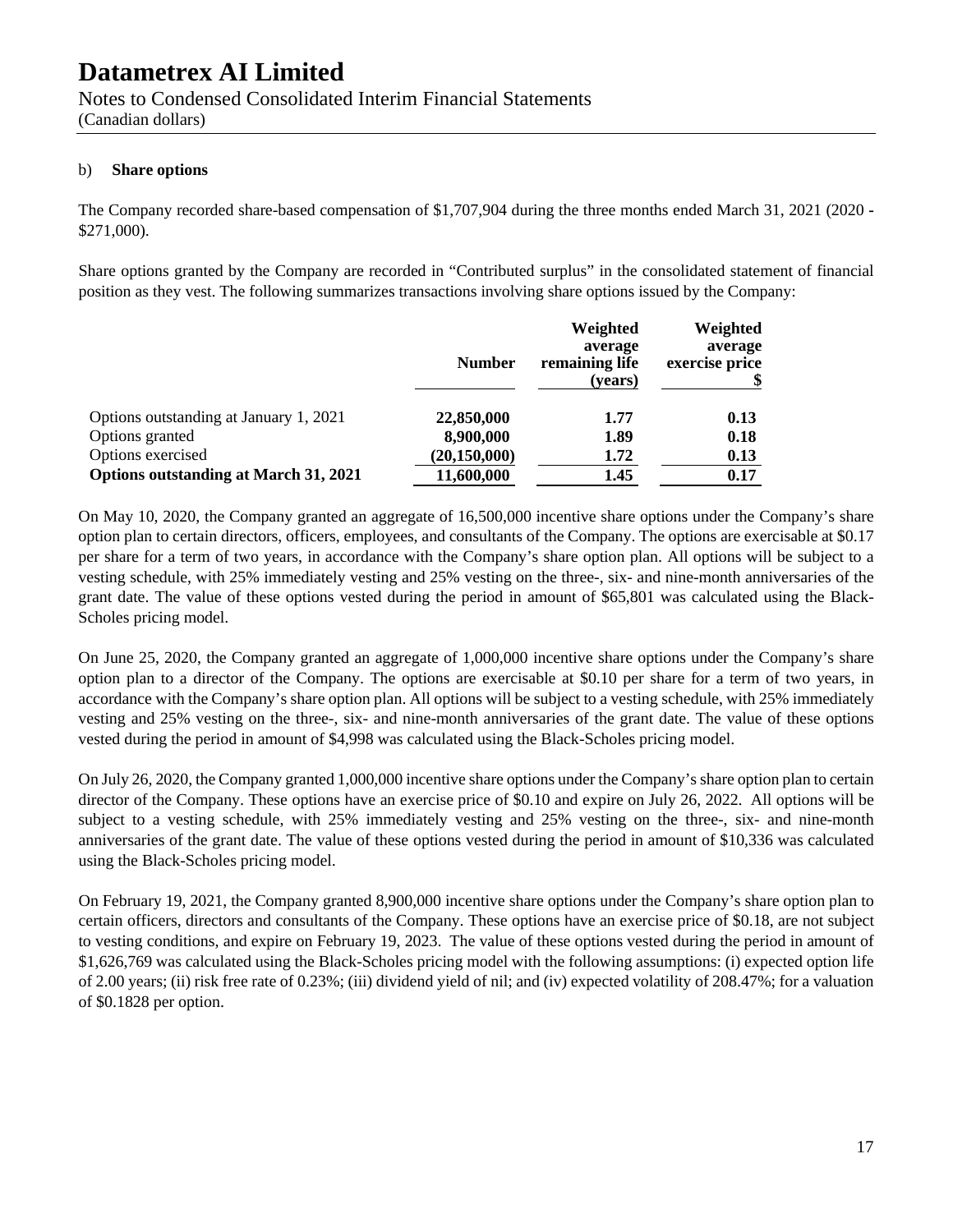Notes to Condensed Consolidated Interim Financial Statements

(Canadian dollars)

#### **10 Related party transactions and balances**

#### a) **Accounts payable and accrued liabilities**

As at March 31, 2021 and December 31, 2020, there were no amounts due to related parties included in accounts payable and accrued liabilities.

#### b) **Loan receivables**

As at March 31, 2021, the Company has a loan receivable from Graph in an amount of \$1,215 (December 31, 2020 - \$1,215). The loan is unsecured, non-interest bearing and repayable on demand.

#### c) **Revenue from related parties**

During the three months ended March 31, 2021, revenue from selling of COVID-19 Test kits and related products to ScreenPro Security Inc., a company with directors in common, was recorded in the amount of \$4,705,564 (2020 - \$Nil). During the three months ended March 31, 2021, the Company purchased goods and services from ScreenPro Security Inc., a company with directors in common, in the amount of \$6,236,471 (2020 - \$Nil).

The amount due from ScreenPro Security Inc. at March 31, 2021 was \$1,239,870 (December 31, 2020 - \$208,969).

#### e) **Compensation of key management personnel**

Key management includes members of the Board and executive officers of the Company. Compensation awarded to key management is listed below:

|                                        | Three months ended<br><b>March 31, 2021</b> |                          | Three months ended<br><b>March 31, 2020</b> |                   |
|----------------------------------------|---------------------------------------------|--------------------------|---------------------------------------------|-------------------|
|                                        | Amount                                      | <b>Options</b><br>vested | Amount                                      | Options<br>vested |
| Cash based compensation                | 229,262                                     |                          | 112,500                                     |                   |
| Share options (based on Black-Scholes) | 3,159,913                                   | 11,200,000               | 230,000                                     | 11,500,000        |
|                                        | 3,389,175                                   | 11,200,000               | 342,500                                     | 11,500,000        |

#### **11 Fair values of financial instruments**

In common with all other businesses, the Company is exposed to risks that arise from its use of financial instruments. This note describes the Company's objectives, policies and processes for managing those risks and the methods used to measure them. Further quantitative information in respect of these risks is presented below.

As at March 31, 2021, the Company's financial instruments are comprised of cash and cash equivalents, trade and other receivables, loan receivables, accounts payable and accrued liabilities, long-term debt and accrual for contingent liabilities and contingent consideration. The amounts reflected in the statement of financial position are carrying amounts and approximate their fair values due to their short-term nature, general objectives, policies and processes.

Management has overall responsibility for the determination of the Company's risk management objectives and policies and, whilst retaining ultimate responsibility for them, it has delegated the authority for designing and operating processes that ensure the effective implementation of the objectives and policies to the Company's finance function.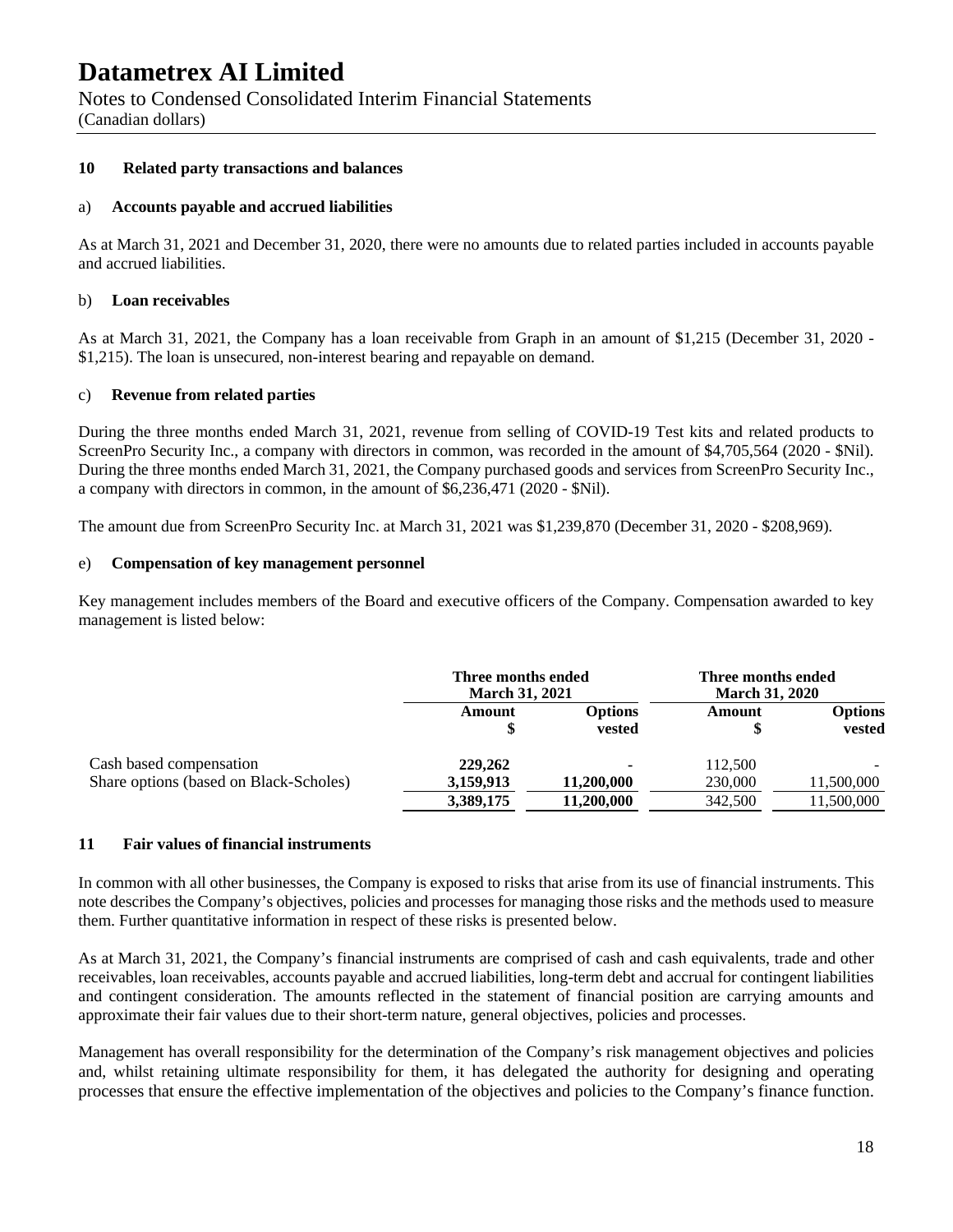Notes to Condensed Consolidated Interim Financial Statements

(Canadian dollars)

The overall objective of management is to set policies that seek to minimize risk as far as possible without unduly affecting the Company's competitiveness and flexibility. The Company has established risk management policies and procedures designed to reduce the potentially adverse effects of price volatility on operating results and distributions. Further details regarding these policies are set out below.

### **Credit risk and economic dependence**

Credit risk is the risk of financial loss to the Company if a customer or counterparty to a financial instrument fails to meet its contractual obligations. Financial instruments which are potentially subject to credit risk for the Company consists primarily of cash and trade and other receivables.

Credit risk associated with cash is minimized by ensuring these financial assets are maintained with financial institutions of reputable credit and may be redeemed upon demand. As at March 31, 2021, the impairment allowance relating to trade and other receivables was \$Nil (December 31, 2020 - \$76,909).

### **Liquidity risk**

Liquidity risk is the risk the Company will not be able to meet its financial obligations as they become due. The Company's approach is to ensure it will have sufficient liquidity to meet operations, tax, capital and regulatory requirements and obligations, under both normal and stressed circumstances. Cash flow projections are prepared and reviewed by management to ensure a sufficient continuity of funding exists. The Company's financial liabilities are comprised of its accounts payable and accrued liabilities, debt, and accruals for contingent liabilities and contingent consideration. The payments for the Company's accounts payable and accrued liabilities are due in less than a year.

The following table sets out the Company's contractual maturities (representing undiscounted contractual cash flows) of financial liabilities and commitments:

|                                                                     | 12 months | 1 to 2 years | 2 to 5 years | <b>Total</b><br>\$ |
|---------------------------------------------------------------------|-----------|--------------|--------------|--------------------|
| Accounts payable and accrued liabilities                            | 3,935,736 |              |              | 3,935,736          |
| Accruals for contingent liabilities and contingent<br>consideration | 2,153,923 |              |              | 2,153,923          |
| Lease liability                                                     | 25,371    | 16.435       |              | 41,806             |
| Long-term debt                                                      | 322,168   | 60,000       |              | 382,168            |
| At March 31, 2021                                                   | 6,437,198 | 76,435       |              | 6,513,633          |
| At December 31, 2020                                                | 6,019,270 | 79,798       |              | 6,099,068          |

#### **Market risk**

Market risk is the risk that changes in market prices, such as interest rates and foreign exchange rates will affect the Company's net earnings or the value of financial instruments. The objective of the Company is to manage and mitigate market risk exposures within acceptable limits, while maximizing returns.

The Company is exposed to market risk from changes in interest rates, in particular the Canadian bank prime rates as certain of the Company's debt instruments have variable interest rates based on the Canadian prime rates, which could affect operating results, financial position and cash flows. The Company manages its exposure to this market risk through its regular operating and financing activities. A 1% change in interest rate would have an immaterial impact on these consolidated financial statements.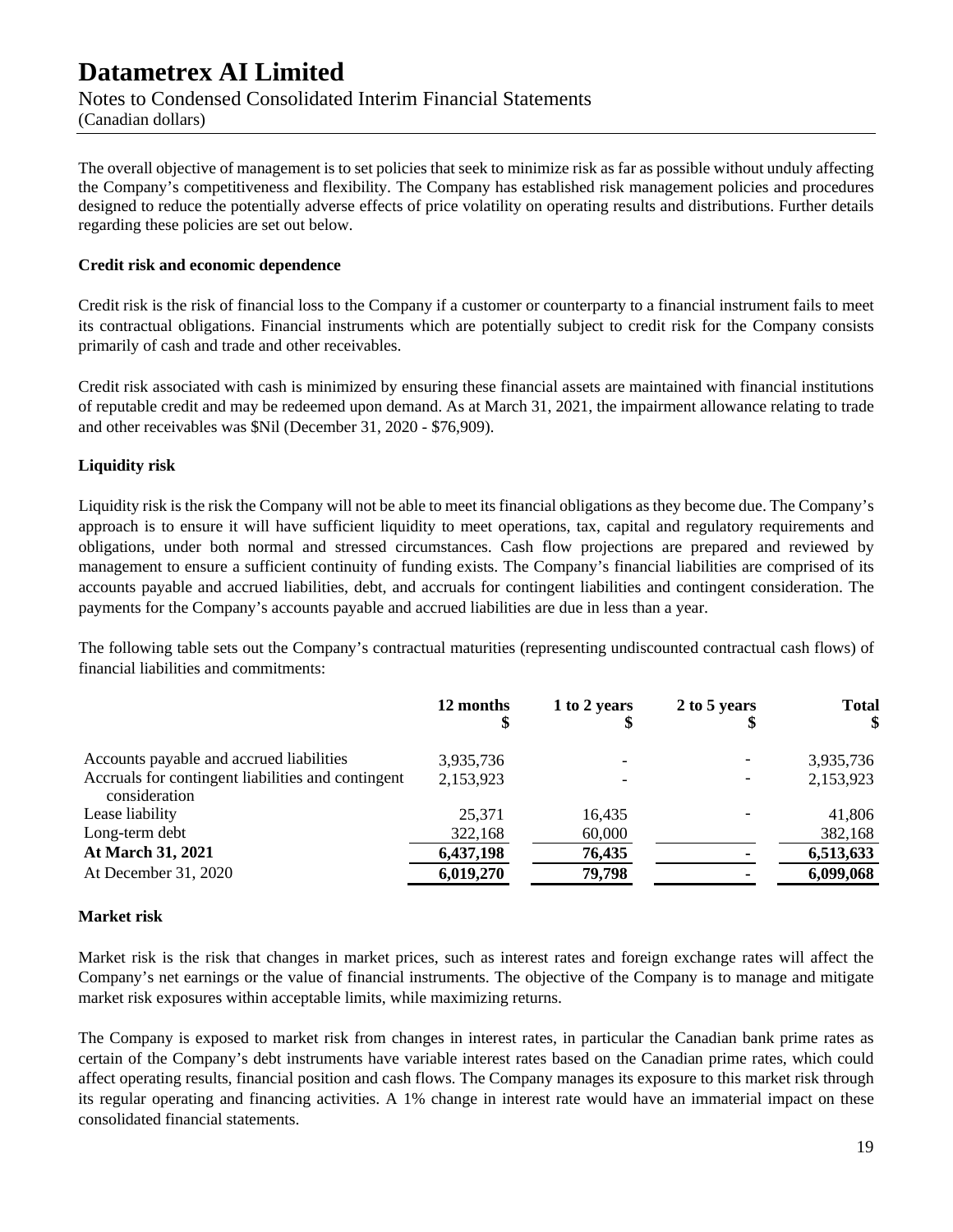Notes to Condensed Consolidated Interim Financial Statements

(Canadian dollars)

The Company is exposed to market risk from changes in foreign exchange rates, in particular the exchange rate between the Canadian Dollar and the Korean Won as certain transaction are denominated in Korean Won, which could affect operating results, financial position and cash flows. The Company manages its exposure to this market risk through its regular operating and financing activities. A 1% change in the exchange rate between the Korean Won and the Canadian Dollar would have an immaterial impact on these consolidated financial statements.

### **Fair values of financial instruments**

IFRS 7 - Financial Instruments: Disclosures requires disclosure of a three-level hierarchy ("FV hierarchy") that reflects the significance of the inputs used in making fair value measurements and disclosures. Fair values of assets and liabilities included in Level 1 are determined by reference to quoted prices in active markets for identical assets and liabilities. Assets and liabilities in Level 2 include those whose valuations are determined using inputs other than quoted prices for which all significant outputs are observable, either directly or indirectly. Level 3 valuations are those based on inputs that are unobservable and significant to the overall fair value measurement.

Cash and cash equivalents, trade and other receivables, loan receivables, accounts payable and accrued liabilities, loan payable, and the current portion of long-term debt have relatively short periods to maturity and the carrying values contained in the consolidated statements of financial position approximate their estimated fair value. The carrying values of the long-term debt obligations contained in the consolidated statements of financial position also approximate their estimated fair values.

The terms of the Nexalogy Contingent Consideration are as follows: (a) baseline of \$200,000 in cash on the first anniversary of the date of closing (November 20, 2018); (b) \$200,000 in cash on the second anniversary of the date of closing (November 20, 2019); (c) \$200,000 in cash on the third anniversary of the date of closing (November 20, 2020), each such payment being conditional on Nexalogy achieving certain revenue targets with a minimum of \$100,000 to a maximum of \$240,000 per anniversary date payment. Up to December 31, 2019, the fair value measurement of the Nexalogy Contingent Consideration was categorized as a Level 3 fair value based on the discounted cash flows valuation method used and the following assumptions: (i) payments of \$200,000 at each of the three anniversary dates based on expected revenue projections; and (ii) a discount rate of 19.80%. The undiscounted range of aggregate payments for the Nexalogy Contingent Consideration over the three anniversary dates is between \$300,000 to \$720,000 depending on the achievement of certain revenue targets.

The fair value measurement is impacted by two significant inputs: the discount rate used and the expected payment amounts. A movement by a factor of 10% in the discount rate and expected payment amounts would result in an approximately 3% and 10% change in the fair value measurement of contingent consideration contained in the consolidated statements of financial position, respectively.

During the year ended December 31, 2019, the Company paid \$56,374 for the first anniversary of the closing date and issued a notice of indemnity claim to Nexalogy vendors for breach of terms on the share purchase agreement. As at March 31, 2021 and December 31, 2020, \$278,923 was included in "Accrual for contingent liabilities and contingent consideration".